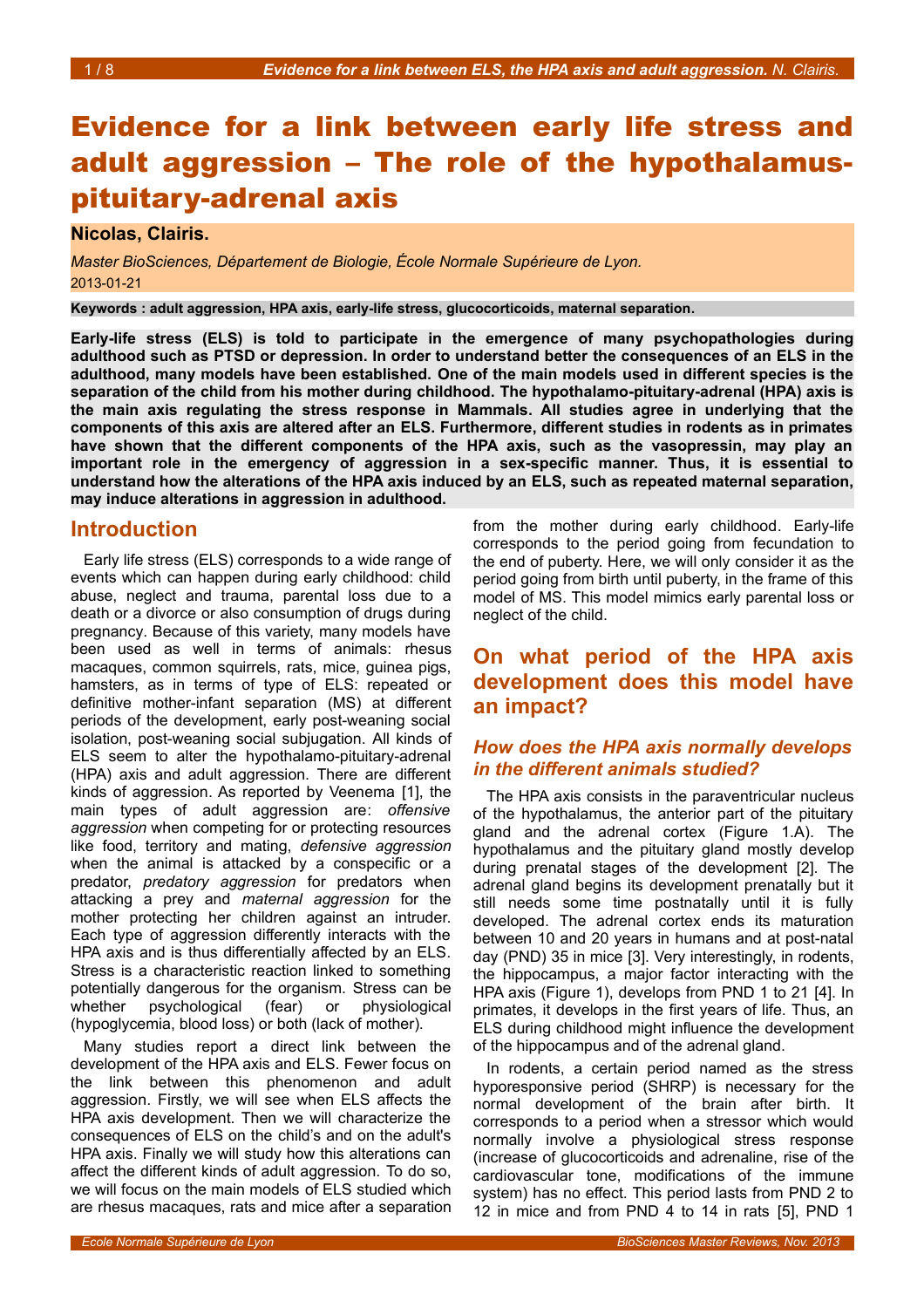being the date of birth. It is mediated through maternal physical care. Indeed, it has been proved that depriving the pups from their mother can disrupt the SHRP [5]. Using a brush on the pups to imitate the maternal care can partly reverse this effect [6–8] while letting the pups see and smell their mother without physical contact does not. Maternal care effects in rodents come from arched-back nursing, licking and grooming [5–8]. Further studies remain to be done on primates to see whether the SHRP is a conserved process among species or if it is specific to rodents. An old study [9] suggests that there is a SHRP in humans from 12 month old and on. Nevertheless, they have not determined how long it lasts.

The normal adult HPA is regulated by the circadian rhythm (Figure [1.](#page-1-0) A,C) and by the environment (Figure [1.](#page-1-0) A,B), especially by stressful events, whether they are physiological and/or psychological (see Figure [1](#page-1-0) to look at all the components). The endproducts of the HPA axis are the glucocorticoids (GCs). In rodents, the principal GC is the corticosterone while in humans and rhesus monkeys, it is the cortisol. GCs mediate the stress response and a negative feedback (Figure [1\)](#page-1-0). The negative feedback aim is to stop the stress response once the stressor is gone.

The HPA axis develops partly prenatally and partly postnatally during the first weeks/years of life. In rodents, a SHRP is necessary for the postnatal development of the axis, but it has still not been identified in primates. MS might influence the postnatal development of the hippocampus and of the adrenal cortex.

#### *What are the different models of MS studied?*

As there are so many types of ELS and as much models representing them, we chose here to focus on the main model studied: repeated MS during the SHRP in rats and mice and definitive or repeated separation just after birth in rhesus monkeys. In humans, this could correspond to maternal or parental loss due to an accident or a divorce or to a parental neglect of the child.

It is first essential to pinpoint the slight differences of the protocols between the different models so as to understand the further differences which can appear. Generally, in rodents, the MS consists in taking the dam away from her pups for 3 hours every day, generally from 9am to 12pm, during the SHRP and sometimes a little further of the SHRP. Meanwhile, the pups are handled in an other cage all together with an incubator imitating the mother's heat. This protocol is quite respected among the different studies. It partly comes from the article of Huot *et al.* [10]. Some test longer or shorter time of separation at different periods (see [5] for review). Sometimes also, pups are left in their homecage all together or handled and separated from each other. It has been reported that this slightly different protocols may affect the pups in a different manner [11]. However, the problem remains on the control used. The results might be quite different whether the control used is undisturbed pups remai-



<span id="page-1-0"></span>**Figure 1. The normal functioning of the HPA axis. A]** An external stressor or the influence of the projections coming from the suprachiasmatic nucleus (SCN) which regulates the circadian rhythm induces the expression and the release of the cortico-releasing hormone (CRH) and the vasopressin (AVP) by the paraventricular nucleus (PVN) into the portal blood supply of the anterior pituitary gland. The CRH binds to the CRH receptors (CRHR) in the anterior pituitary gland. In the anterior pituitary gland, the AVP enhances the action of CRH. The CRH, when binding to the CRHR, induces the synthesis and the release of the adrenocorticotropic hormone (ACTH) in the blood. ACTH binds to the melanocortin type II receptors (MC2R) in the cortex of the adrenal gland. This binding induces the synthesis and the release of corticoids in the blood. The corticoids induce some physiological modifications. They also activate the negative feedback of the HPA axis directly by inhibiting the secretion of the pituitary gland and the PVN and indirectly by activating some neurons of the hippocampus which will then inhibit the PVN. **B]** The corticoids induce the physiological response to the stress in response to a stressor. **C]** Otherwise, they participate to the circadian rhythm. Corticoids act through two types of receptors: the glucocorticoid receptors (GR) and the mineralocorticoid receptors (MR). Red arrows indicate a stimulating input while purple lines indicate an inhibiting input. The CAR is the Cortisol Awakening Response.

ning all the time with their mother (non-handled) or just a little handled to clean the cage once a week (animal facility rearing) or pups handled from their mother for only 15 minutes every day. The last one might be closer to the wilderness where the mother might have to let her pups to search for food [5]. On the other side, there might be a bias as the interaction between the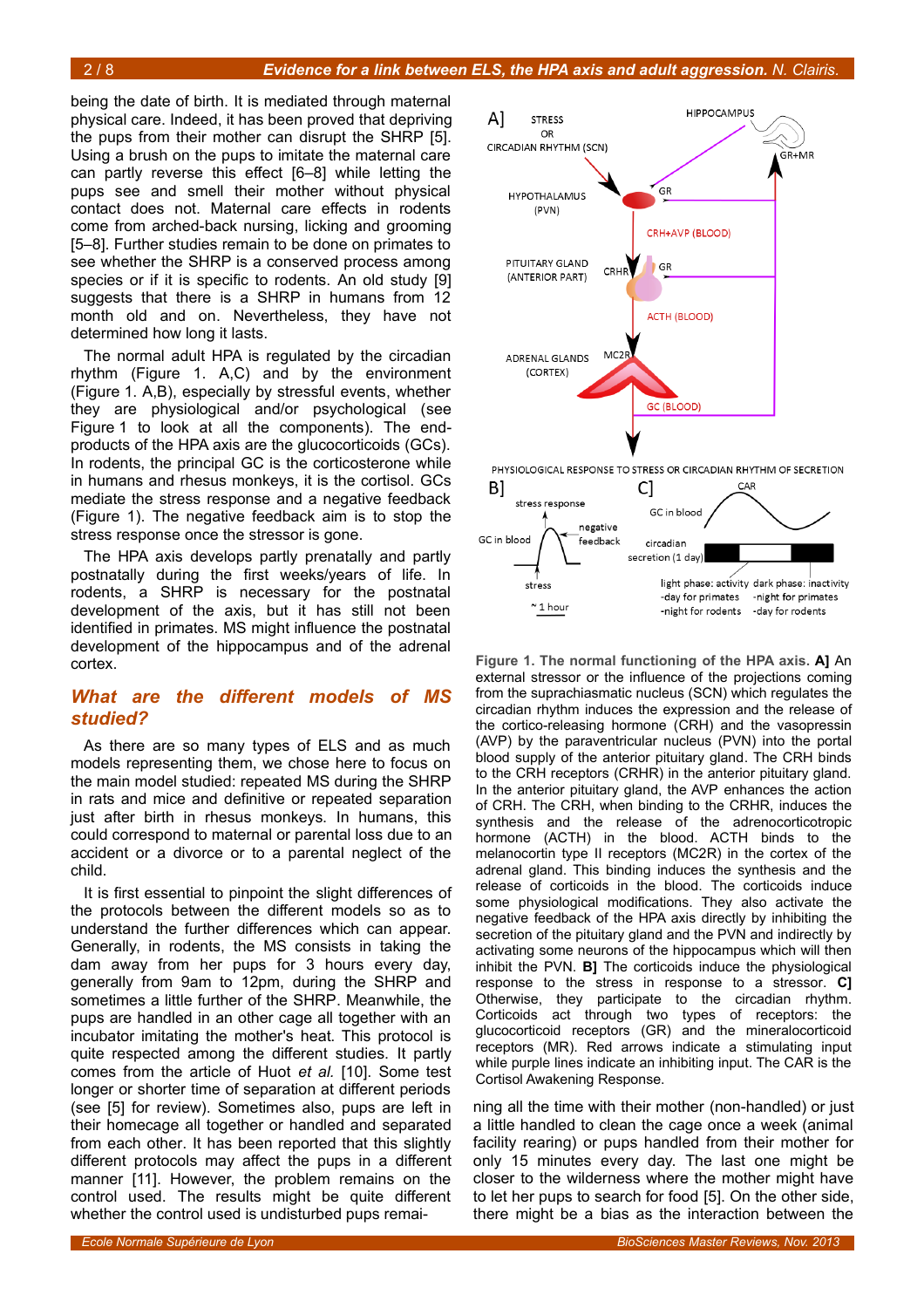mother and pups is modified by the experimenter. In rhesus macaques, the models used do not obey to a generally accepted protocol as it is in rodents. Thus, the protocols are very different. Some try repeated MS similar to those used in rodents [12,13], but most use whether nursery-reared rhesus macaques versus mother-reared [14,15] or peer-reared without their mother versus mother-reared [16]. Consequently, it is interesting to notice that each variation of protocol might have very distinct effects on the HPA axis and aggression.

## **What are the consequences of the ELS on the child's HPA axis? How is the HPA axis altered in the adult who experienced an ELS?**

#### *What are the consequences of MS on the HPA development?*

In rodents, repeated MS made during the SHRP disrupts it. The HPA axis of pups which would normally underreact to any stressor is hyperactivated in response to the maternal absence (Table [1\)](#page-2-0). As the SHRP is a critical period for a good maturation of the HPA axis, this implies long-lasting changes in its components. The most important change observed

does not affect directly the HPA axis but the hippocampus which is essential for a negative feedback of the axis. It is still developing during the period of MS [4]. Many studies in rodents report that MS during the SHRP as low-caring mothers induce a methylation of the Glucocorticoid Receptor (GR) promoter in the exon  $1<sub>7</sub>$  in the hippocampus [4,7,17– 19]. This leads to low levels of expression of the GR in adulthood. Interestingly, in humans also, child neglect [17], child abuse [20] and prenatal maternal depression [21] are associated with a methylation of the exon  $1_F$  of the GR promoter in the hippocampus. The exon  $1_F$  is the homologous of the rodent exon  $1<sub>7</sub>$ . ELS are also often related to smaller hippocampus volume in rodents as in humans [22] and to problems in memory related to hippocampal dysfunction [23]. Lajud *et al.* [24] also showed that MS reduces neurogenesis in the hippocampus during the SHRP. Daniels *et al.* [25] have shown that at PND21, Sprague Dawley rats have no increase on the methylation of the exon  $1<sub>7</sub>$  after MS. This might be due to the use of a different strain of rats in front of most studies which use whether Long Evans or Wistar rats or to the fact that at PND21, rats are still young and that the changes might occur lately at adulthood, as most studies of GR promoter are made later on. One last possibility may also rely on the fact that, as it is a repeated MS and not a definitive one, the dam may compensate the absence of her pups by over-caring for them when they are present [26]. Weaver [18] describes more precisely what could be

<span id="page-2-0"></span>

| Table 1 : Consequences of the MS on the basal and on the stress-induced HPA axis activity. |                                                             |                                                                                           |                |                                                   |                                         |                                                                                                        |                          |                                        |  |
|--------------------------------------------------------------------------------------------|-------------------------------------------------------------|-------------------------------------------------------------------------------------------|----------------|---------------------------------------------------|-----------------------------------------|--------------------------------------------------------------------------------------------------------|--------------------------|----------------------------------------|--|
|                                                                                            | <b>Basal HPA axis activity</b>                              |                                                                                           |                |                                                   | <b>Stress-induced HPA axis activity</b> |                                                                                                        |                          |                                        |  |
|                                                                                            | <b>Males</b>                                                |                                                                                           | <b>Females</b> |                                                   | <b>Males</b>                            |                                                                                                        | <b>Females</b>           |                                        |  |
|                                                                                            | young                                                       | adult                                                                                     | young          | adult                                             | young                                   | adult                                                                                                  | young                    | adult                                  |  |
| <b>Rats</b>                                                                                | AVP+[50]/ $\sim$ [50],<br>$GC~^{-[5,24]},$<br>$GRh~^{[25]}$ | $CRH~1,4]$ ,<br>$AVP+^{[50]}/\sim^{[57]},$<br>$ACTH~511}$<br>$GC + [24,58] / \sim [1,51]$ | <b>ND</b>      | $CRH+^{[19]}/\sim$ ,<br>$GC+^{[19]},$<br>GRh-[19] | $AVP+[50]$<br>$GC + [5,25]$             | $CRH+^{[1]}/\sim^{[28]}$<br>AVP+[57]/_[28]<br>ACTH+[4,51]<br>$GC+^{[1,4,24,51]}$<br>GRh <sup>[4]</sup> | <b>ND</b>                | $CRH+^{[28]}$<br>AVP $\sim$ [28]       |  |
| <b>HPA</b> axis                                                                            |                                                             | $+/-$                                                                                     |                | ٠                                                 | ۰                                       | ٠                                                                                                      |                          | $+/-$                                  |  |
| <b>Mice</b>                                                                                | <b>ND</b>                                                   | AVP+[29]<br>$GC + / \sim [46, 49]$                                                        | <b>ND</b>      | AVP~[29]                                          | ND                                      | AVP+ $^{[29]}$ ,<br>$GC + {}^{[49]}/ \\ \sim {}^{[33,46]}$                                             | <b>ND</b>                | $AVP~^{[29]}$<br>$GC + [33]/\sim [33]$ |  |
| HPA axis                                                                                   |                                                             |                                                                                           |                | ND                                                |                                         | ٠                                                                                                      |                          | $+/-$                                  |  |
| <b>Rhesus</b>                                                                              | <b>ND</b>                                                   | CRH+[16]<br>ACTH~[16]/-[16],<br>$GC +$ <sup>[16]</sup> /~ <sup>[16]</sup>                 | <b>ND</b>      | <b>ND</b>                                         | GC~13,47]                               | <b>ND</b>                                                                                              | $GC +$ [13]/ $\sim$ [47] | <b>ND</b>                              |  |
| HPA axis                                                                                   |                                                             | ÷                                                                                         |                |                                                   | $\tilde{}$                              |                                                                                                        | $+/-$                    |                                        |  |
| <b>Humans</b>                                                                              | <b>ND</b>                                                   | $ACTH~130}$<br>$GC+^{[34]}/[30]$ ,<br>GRh-[17]                                            | <b>ND</b>      | $ACTH+[30]$ ,<br>$GC + [30]$                      | <b>ND</b>                               | $ACTH+[30]$ ,<br>$GC+^{[30]}$                                                                          | <b>ND</b>                | ACTH $\sim$ [30],<br>GC~130]           |  |
| HPA axis                                                                                   |                                                             | $+/-$                                                                                     |                | ٠                                                 |                                         | ٠                                                                                                      |                          |                                        |  |

ND is for No Data found. + is for an increase of HPA axis activity after MS in front of the control. ~ stands when there is no significant difference with control. - is for a decrease of the HPA axis activity after a MS. Each component of the HPA axis was observed: CRH and AVP released by the PVN, CRHR in the pituitary gland, ACTH and GC released in the blood, MC2R in the adrenal cortex, GR and MR in the hippocampus (GRh), the PVN and the pituitary. Unfortunately, many aspects of the axis have been ignored by the studies or have been observed in a non sex-specific manner, so that they couldn't be added to the table. Rodents data provided corresponds to experiments with non-handled pups or animal facility rearing pups as a control. Young is the period until weaning (≤PND21 in rodents, ≤10-14 months in rhesus macaques, ≤18-21 years old in humans). Adulthood is generally observed from PND60 and on in rodents, 5 years old and on in primates and at about 25 years old and on in humans. The numbers correspond to bibliographic references.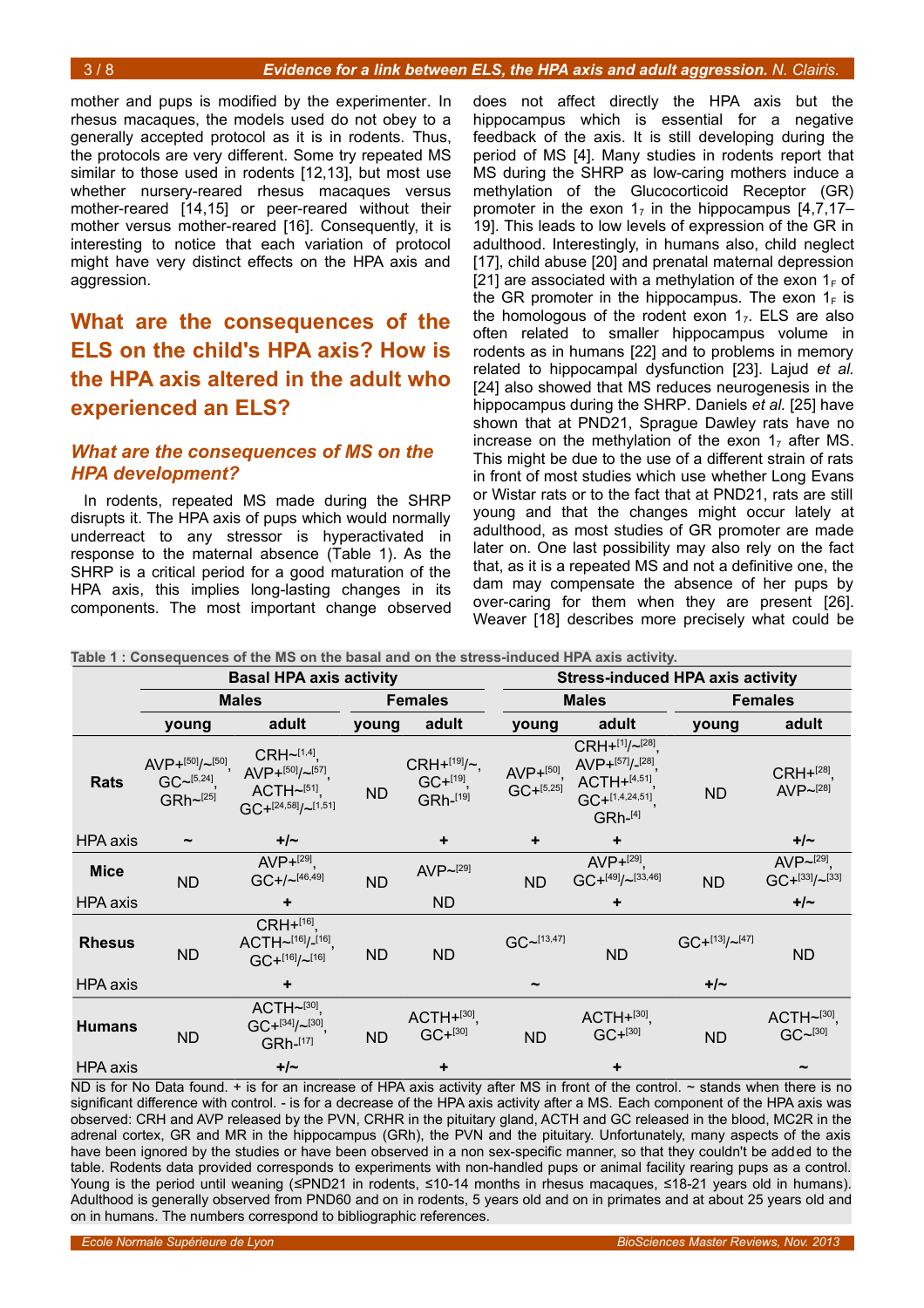the mechanisms linking maternal care and epigenetic modifications of the GR exon. Interestingly, Huot *et al.* showed in 2004 [27] that, if the dam was set with another litter during the MS, the effects of the MS on the HPA axis of the pups seemed to be reversed. Sadly, there have been no further research to understand how the maternal behavior was affected by MS and how it could explain the consequences of MS in pups.

All studies agree in underlying that an ELS, here MS, induces alterations in the development of the hippocampus which is essential for the negative feedback of the HPA axis.

## *What are the consequences of MS on the adult HPA?*

There are two principal aspects of the adult HPA which can be affected: the basal activity (circadian rhythm) (Figure [1.](#page-1-0)C) and the stress-induced activity (Figure [1.](#page-1-0)B). It appears that MS might affect both aspects on most of the models studied, although there is still much discussion.

In rodents, most of the studies show that MS induces a basal and a stress-induced hyperactivation of the HPA axis, both in male and female adults (Table [1\)](#page-2-0). Nevertheless, some studies also suggest that MS induces no differences of basal nor stress-induced HPA axis activation or even a reduced HPA axis in males [28]. In front of the huge number of studies underlying the hyperactivation of the HPA axis in rodents after MS, it is hard to believe that MS won't induce any effect, although differences in genotypes or in protocols might justify such differences. As shown in Table [1,](#page-2-0) sometimes the same studies provide different results. This is generally attributed to differences in genotypes, especially in rhesus monkeys [15,16]. Furthermore, many studies do not separate males and females, although there is evidence that the effects of MS are sex-specific in all species (Table [1,](#page-2-0) [13,28–30]). Others do not provide the age of the animal when the measures are done, although it is known that age is an important factor in HPA axis functioning in Mammals. Especially in males, basal GCs increase with age [31,32]. In addition to that, in females, the HPA axis activity changes with the estrous cycle (Box [1\)](#page-3-0). MS effects may be visible only at a certain period [33], what makes studies in females far more complicated.

In rhesus monkeys, Chen *et al.* [16] also proved that there might be an increase of basal CRH and GC secretion, in adult males peer-reared, following a definitive MS just after birth, but the increase in GC depends on the genotype.

In humans, the studies are consistent with these observations in animals, pinpointing that an early parental loss induces a higher cortisol awakening response (CAR) [34] and a higher response to the Dexamethasone/CRH test [35]. Although, in humans also, some studies even show that the CAR is reduced after an ELS [36]. However, the results in humans must be nuanced as the CAR is subjected to many criticisms (Box [1\)](#page-3-0) and as the studies do not always separate the genders [35,36].

Consequently, early MS seems to induce a global basal and stress-induced hyperactivation of the HPA axis in adult men. In women, it might also be the case, but further studies should be done, taking into account the menstrual cycle.

**Box 1. Glucocorticoids measurement**

<span id="page-3-0"></span>Many methods are used to measure GCs:

- hair cortisol. This measurement gives the mean of cortisol secretion for a period going from weeks to months. It is not informative on the circadian secretion or the stress-induced secretion and, in humans, the action of water and shampoo is reported to decrease the hair cortisol concentration [52] so that it is not precise at all.
- urine and faeces cortisol. The cortisol measured is a mean of the cortisol excreted some hours before. This measure is quite complicated as cortisol is often conjugated with other molecules [48].
- salivary cortisol. It is rather more precise, but neither the delay between the adrenal secretion and the presence of cortisol in the saliva nor the influence of food are very well known.
- plasma GCs. It is the most accurate technique as it gives the effective concentration in GCs in the blood.
- the CAR = the cortisol awakening response. It is measured with plasma cortisol or salivary cortisol. It lasts until 1 hour after awakening. There are many criticisms of this measurement: in women, it depends of the menstrual cycle (elevation during ovulation) [53] and pregnancy (increase during pregnancy) [54]. Generally, it is also supposed to depend on the hour of awakening [55]. There is also criticism against the fact that the measures are made with 15 to 30 minutes of delay while the delay should be of 10 minutes maximum [56].

In rodents, generally, only plasma blood measure is used as it seems to be the most accurate of all techniques. In humans, mostly salivary cortisol is used as it is the most accurate of the non-invasive techniques. In primates, nearly all of these techniques are used.

## **How do those ELS-induced modifications of the HPA axis impact on aggression?**

## *How is the HPA axis connected with aggression?*

A big problem of studies concerning the HPA axis and aggression is that they poorly investigate on the causal relationship of those two aspects. They generally only give correlation factors. However, some say that the decision of aggressive behavior or nonaggressive behavior in front of a conspecific is determined by the testosterone/GC ratio [37]. A high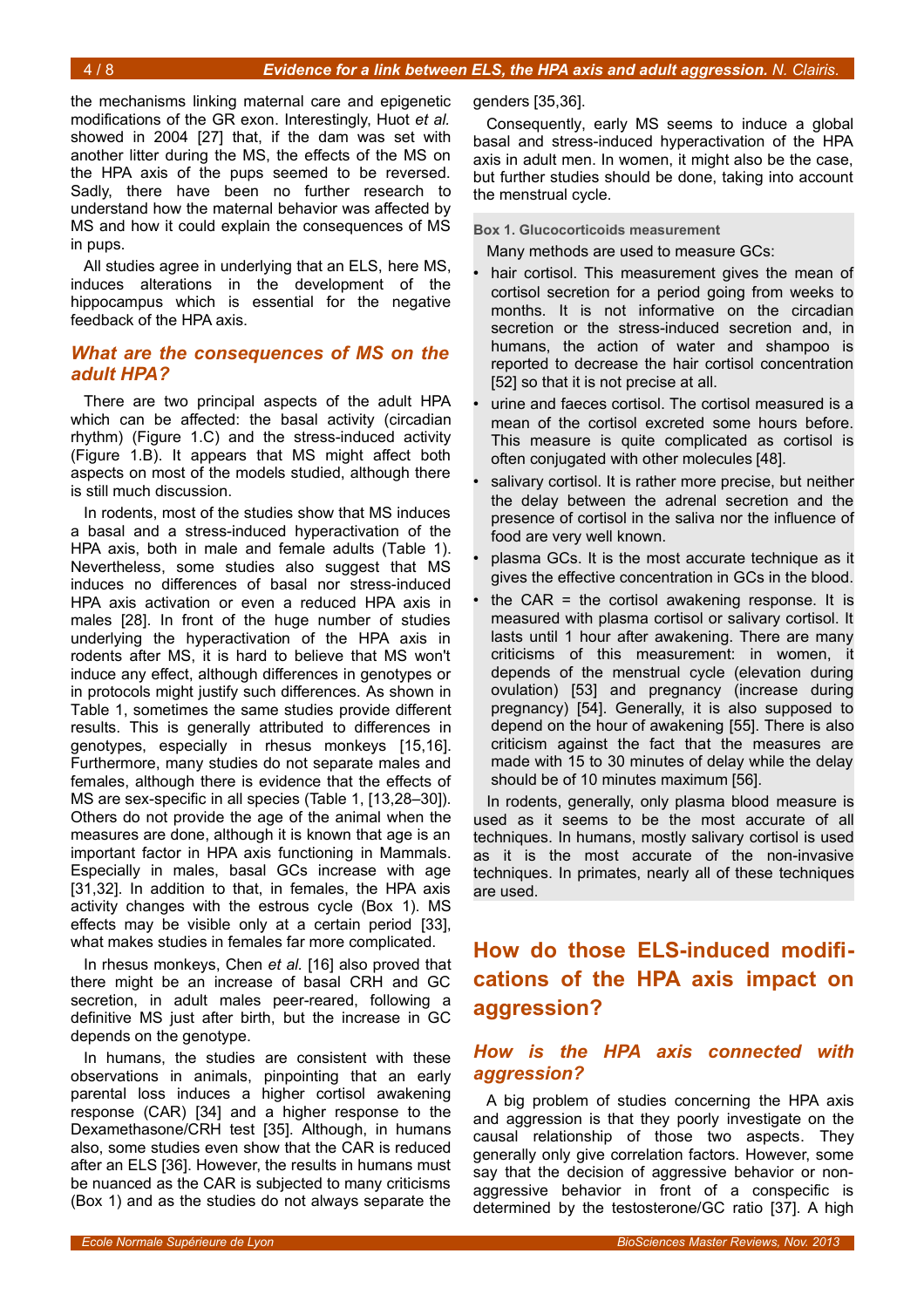ratio would make the balance tilt to aggression. This would in part explain the predominance of aggression in males in front of females. Some pinpoint also that a stress mediated by the PVN activation could inhibit the aggression in rodents [38]. In both cases, hyperactivating the HPA axis would thus reduce aggressiveness. Nevertheless, it looks more complicated as the injection of cortisol in humans seems to increase aggressiveness in women but not in men [39]. Thus, it underlies the necessity to study the modifications induced by an ELS specifically in each gender. Furthermore, basal level of GC seems important in relation with different types of arousalrelated aggression (impulsivity for hyperarousal and GC deficient for hypoarousal) [40].

## *How each type of aggression might be affected by ELS and ELS-induced HPA axis modifications?*

There is clearly a need of experiments in the field. Despite this, using the few studies which have been made and knowing how the HPA axis can be altered by an ELS might help us to understand how the different kinds of aggression can be affected by MS.

Females, in rodents, are generally aggressive only in the frame of maternal aggression. That means that only lactating females are concerned. Yet, we have seen that in female rats and mice, the HPA axis seems equally or more activated basally and after a stress after an early MS (Table [1\)](#page-2-0). The studies which have focused on understanding maternal aggression suggest that CRH, AVP, ACTH, CRH as well as GCs inhibit maternal aggression [41–43]. Thus, MS, by increasing the stress-induced HPA axis tone, might reduce the emergency of maternal aggression. Nevertheless, further investigations are needed to verify whether the increased HPA axis tone due to MS is maintained during lactation. In rats, maternal aggression is indeed reduced after MS [1]. On the contrary, in mice, Veenema *et al.* [29] showed that adult females lactating after having been submitted to a MS had no increase of AVP in front of controls, but showed higher maternal aggression. The differences observed within rats and mice (Table [2\)](#page-4-0) make it very difficult to draw any general conclusion on the consequences of MS on maternal aggression, as the mechanisms might be different. Furthermore, we know that in primates, on the contrary to rodents, females can display more kinds of aggression than the maternal

one [15]. In addition to that, AVP, a component of the HPA axis, promotes maternal aggression when it is injected in the central amygdala, but not in the PVN [44]. The interactions of the HPA axis with the other areas of the brain have to be taken into account in future studies.

In humans, rhesus monkeys and rodents, MS seems to induce a higher HPA axis tone in males, both basally and after a stress (Table [1\)](#page-2-0). Thus, we might expect less aggressiveness in males after early MS. In rodents, aggression is tested with the resident-intruder (RI) test. The resident-intruder (RI) test consists in putting a male in a cage with a female for quite a long time so as to create a sensation of residency. Then the female is retired before introducing a smaller intruder male. The resident generally attacks the intruder so as to protect his territory. This aggression is usually reported as an offensive aggression by the resident. In mice, Veenema *et al.* [29] showed indeed that the resident MS mice were less aggressive in the RI test than the non-MS controls. Surprisingly, male rats and rhesus monkeys appeared, on the contrary, whether more aggressive or equally aggressive after a MS (Table [2\)](#page-4-0) in function of their genotype [15,16]. Thus, it seems that species and genetic particularities should also be taken into account for all kinds of aggression.

Defensive aggression is linked to an attack whether by a conspecific or by a predator. Thus, it is legitimate to think that it is linked to an activated HPA axis. Ebner *et al.* [45] showed that male intruders always show an increase in ACTH when set in the RI test. The most aggressive intruders are those who have a peak of AVP while the frightened ones are those with a decrease in AVP. Thus, it is tempting to hypothesize that defensive aggression may be linked to a specific activation of the HPA axis, especially to a raise in AVP. Thus, MS might stimulate defensive aggression.

## **Conclusion**

The studies have shown that a MS generally induces a basal and a stress-induced hyperactivity of the HPA axis in males and eventually in females. Thus, this might reduce maternal aggression in rodents and intermale offensive aggression in rodents and primates. However, many components are involved in the aggression and looking only at the alterations of the HPA axis cannot fully explain the modulation of aggression after a MS. Much work remains to be done

<span id="page-4-0"></span>

| Table 2 : Possible or effective consequences of early MS on HPA axis and adult aggression. |                                         |                               |                                     |                                |  |  |  |  |  |
|--------------------------------------------------------------------------------------------|-----------------------------------------|-------------------------------|-------------------------------------|--------------------------------|--|--|--|--|--|
| <b>Species</b>                                                                             | <b>Adult HPA axis</b><br>stress-induced | <b>Maternal</b><br>aggression | <b>Male offensive</b><br>aggression | <b>Defensive</b><br>aggression |  |  |  |  |  |
| <b>Rats</b>                                                                                | $+m/+f$                                 | $\lfloor$ [1]                 | $+$ [1,57]                          | $+2$                           |  |  |  |  |  |
| <b>Mice</b>                                                                                | $+m/+~$                                 | $+$ [29]                      | $[29]$                              | $+2$                           |  |  |  |  |  |
| <b>Rhesus</b>                                                                              | (nd)m/(nd)f                             | nd                            | $+$ [1,15,16]/ $\sim$ [15,16]       | $+2$                           |  |  |  |  |  |
| <b>Humans</b>                                                                              | $+m$ /~f                                | nd                            | nd                                  | $+2$                           |  |  |  |  |  |

nd means not determined. + is for an increase of HPA axis activity for MS subjects in front of controls. ~ stands when there is no significant difference with control. - is for a decrease. ? is for the hypothesized changes given the data we have by now. m is for males and f for females. The numbers correspond to bibliographic references.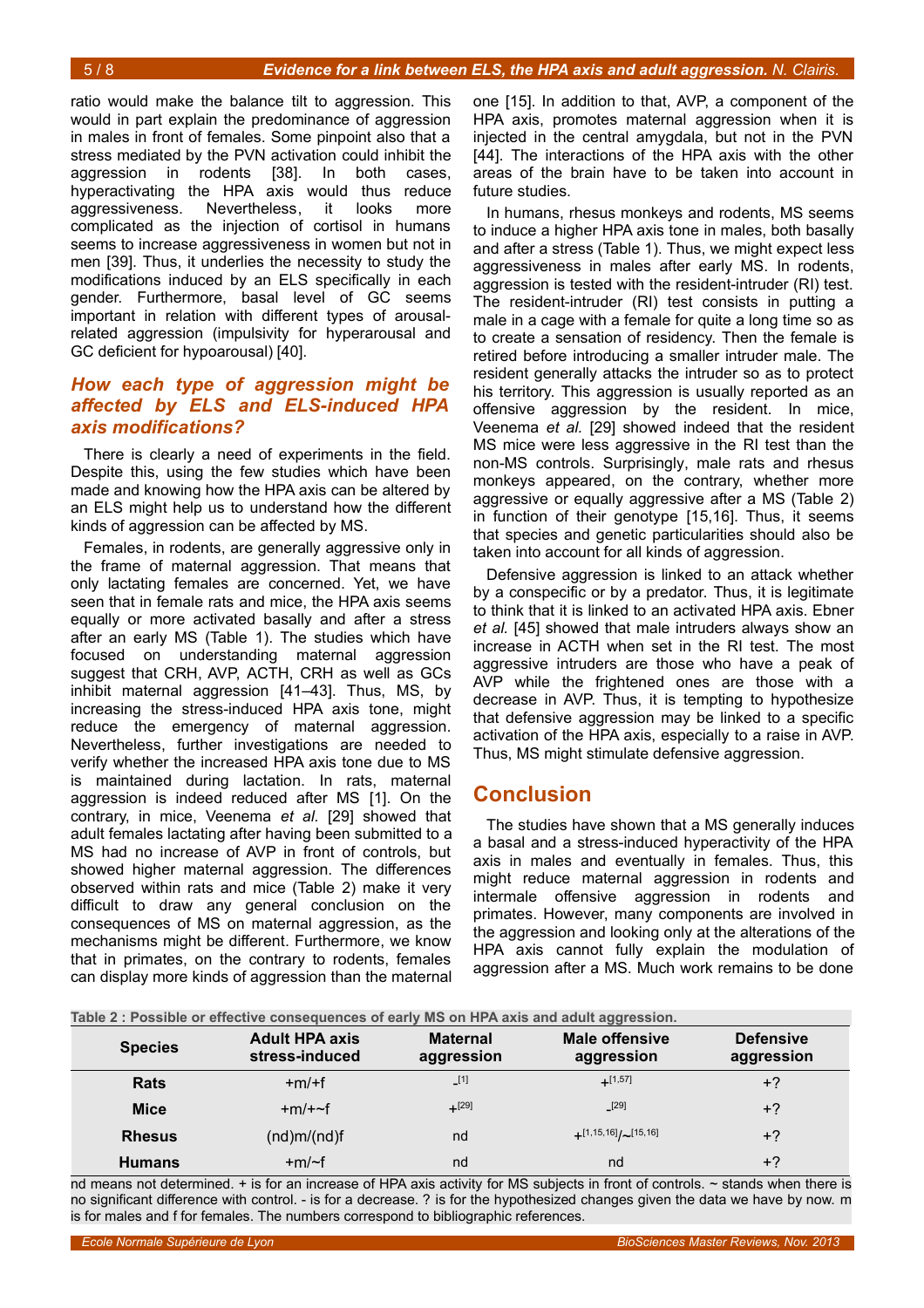in the field: firstly by looking more scrupulously at the causal links between the HPA axis and aggression, secondly by studying the components of the HPA axis which were ignored by most studies (MC2R concentration in the adrenal cortex or CRHR in the pituitary gland, see table [1\)](#page-2-0) and thirdly by leading more studies in primates.

## **Acknowledgments**

I thank Dr Morgane Ollivier and Mrs. Audrey Denizot for their corrections and their advice concerning this review.

## **References and recommended reading**

Papers of particular interest have been highlighted as:

- of special interest
- ●● of outstanding interest
- Veenema AH: **Early life stress, the development of aggression and neuroendocrine and neurobiological correlates: what can we learn from animal models?** *Front. Neuroendocrinol.* 2009, **30**:497–518. [doi: 10.1016/j.yfrne.2009.03.003] [PMID: 19341763]
- ●● This is the main review which focuses on the link between ELS and adult aggression with a glance at the alterations of the HPA axis.
- 2. Markakis EA: **Development of the neuroendocrine hypothalamus**. *Front. Neuroendocrinol.* 2002, **23**:257– 291.
- 3. Keegan CE, Hammer GD: **Recent insights into organogenesis of the adrenal cortex**. *Trends Endocrinol. Metab.* 2002, **13**:200–208.
- 4. Aisa B, Tordera R, Lasheras B, Del Río J, Ramírez MJ: **Cognitive impairment associated to HPA axis hyperactivity after maternal separation in rats**. *Psychoneuroendocrinology* 2007, **32**:256–266. [doi: 10.1016/j.psyneuen.2006.12.013]
- 5. Nishi M, Horii-Hayashi N, Sasagawa T, Matsunaga W: **Effects of early life stress on brain activity: Implications from maternal separation model in rodents [Internet]**. *Gen. Comp. Endocrinol.* 2012, doi:10.1016/j.ygcen.2012.09.024. [doi: 10.1016/j.ygcen.2012.09.024]
- ●● This review is of particular interest because it studies the different models of MS and explains partly the differences observed in function of the protocol used.
- 6. Champagne FA: **Epigenetic mechanisms and the transgenerational effects of maternal care**. *Front. Neuroendocrinol.* 2008 , **29**:386–397. [doi: 10.1016/j.yfrne.2008.03.003]
- 7. Champagne FA, Curley JP: **Epigenetic mechanisms mediating the long-term effects of maternal care on development**. *Neurosci. Biobehav. Rev.* 2009, **33**:593– 600. [doi: 10.1016/j.neubiorev.2007.10.009]
- 8. Lomanowska AM, Chatterjee-Chakraborty M, Steiner M, Kraemer GW: **Effects of motherless rearing on basal and stress-induced corticosterone secretion in rat pups**. *Stress* 2011, **14**:685–696.
- This article shows what might be the mechanisms by which the dam regulates the SHRP in rodents.
- 9. Gunnar MR, Donzella B: **Social regulation of the cortisol levels in early human development**. *Psychoneuroendocrinology* 2002, **27**:199–220. [doi: 10.1016/S0306-4530(01)00045-2]
- 10. Huot RL, Thrivikraman KV, Meaney MJ, Plotsky PM: **Development of adult ethanol preference and anxiety as a consequence of neonatal maternal separation in Long Evans rats and reversal with antidepressant treatment**. *Psychopharmacology (Berl.)* 2001, **158**:366– 373. [doi: 10.1007/s002130100701]
- There stands the protocol used in many following investigations to study the consequences of MS.
- 11. Zimmerberg B, Sageser KA: **Comparison of two rodent models of maternal separation on juvenile social behavior**. *Front. Psychiatry* 2011 , **2**:39. [doi: 10.3389/fpsyt.2011.00039] [PMID: 21747771]
- This article provides evidence that handling each pup in a different cage might induce slightly different consequences on juvenile behavior of rats, than when the pups are left all together or than control rats damreared.
- 12. Parr LA, Boudreau M, Hecht E, Winslow JT, Nemeroff CB, Sánchez MM: **Early life stress affects cerebral glucose metabolism in adult rhesus monkeys (Macaca mulatta)**. *Dev. Cogn. Neurosci.* 2012, **2**:181– 193. [doi: 10.1016/j.dcn.2011.09.003]
- 13. Sánchez MM, Noble PM, Lyon CK, Plotsky PM, Davis M, Nemeroff CB, Winslow JT: **Alterations in diurnal cortisol rhythm and acoustic startle response in nonhuman primates with adverse rearing**. *Biol. Psychiatry* 2005 , **57**:373–381. [doi: 10.1016/j.biopsych.2004.11.032]
- 14. Karere GM, Kinnally EL, Sanchez JN, Famula TR, Lyons LA, Capitanio JP: **What is an "Adverse" Environment? Interactions of Rearing Experiences and MAOA Genotype in Rhesus Monkeys**. *Biol. Psychiatry* 2009, **65**:770–777. [doi: 10.1016/j.biopsych.2008.11.004]
- 15. Schwandt ML, Lindell SG, Sjöberg RL, Chisholm KL, Higley JD, Suomi SJ, Heilig M, Barr CS: **Gene– Environment Interactions and Response to Social Intrusion in Male and Female Rhesus Macaques**. *Biol. Psychiatry* 2010 , **67**:323–330. [doi: 10.1016/j.biopsych.2009.10.016]
- 16. Chen G-L, Novak MA, Meyer JS, Kelly BJ, Vallender EJ, Miller GM: **The effect of rearing experience and TPH2 genotype on HPA axis function and aggression in rhesus monkeys: A retrospective analysis**. *Horm. Behav.* 2010 , **57**:184–191. [doi: 10.1016/j.yhbeh.2009.10.012]
- 17. Ventura-Junca R, Herrera LM: **Epigenetic alterations related to early-life stressful events**. *Acta Neuropsychiatr.* 2012, **24**:255–265. [doi: 10.1111/j.1601- 5215.2012.00683.x]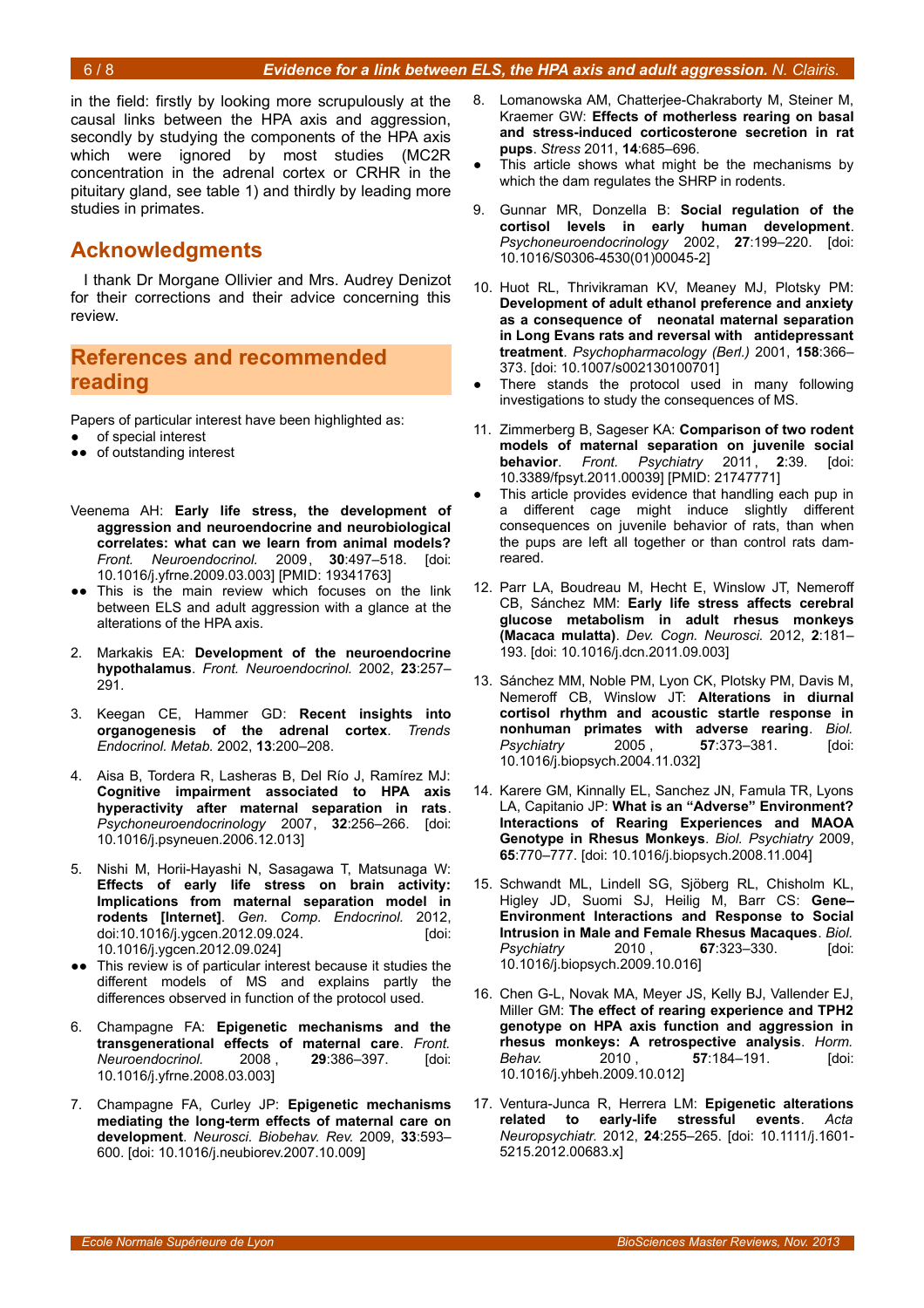#### 7 / 8 *Evidence for a link between ELS, the HPA axis and adult aggression. N. Clairis.*

- 18. Weaver ICG: **Epigenetic effects of glucocorticoids**. *Semin. Fetal. Neonatal Med.* 2009, **14**:143–150. [doi: 10.1016/j.siny.2008.12.002]
- In this review, Weaver describes very precisely the molecular mechanisms linking the maternal tactile stimulation, the serotonin and the methylation of the GR promoter in childhood.
- 19. Aisa B, Tordera R, Lasheras B, Del Río J, Ramírez MJ: **Effects of maternal separation on hypothalamic– pituitary–adrenal responses, cognition and vulnerability to stress in adult female rats**. *Neuroscience* 2008 , **154**:1218–1226. [doi: 10.1016/j.neuroscience.2008.05.011]
- This is one of the few articles which focuses on the alterations of the HPA axis specifically in females.
- 20. McGowan PO, Sasaki A, D'Alessio AC, Dymov S, Labonté B, Szyf M, Turecki G, Meaney MJ: **Epigenetic regulation of the glucocorticoid receptor in human brain associates with childhood abuse**. *Nat. Neurosci.* 2009, **12**:342–348. [doi: 10.1038/nn.2270]
- 21. Oberlander TF, Weinberg J, Papsdorf M, Grunau R, Misri S, Devlin AM: **Prenatal exposure to maternal depression, neonatal methylation of human glucocorticoid receptor gene (NR3C1) and infant cortisol stress responses**. *Epigenetics* 2008, **3**:97–106.
- 22. Frodl T, O'Keane V: **How does the brain deal with cumulative stress? A review with focus on developmental stress, HPA axis function and hippocampal structure in humans [Internet]**. *Neurobiol. Dis.* 2012, doi:10.1016/j.nbd.2012.03.012. [doi: 10.1016/j.nbd.2012.03.012]
- 23. Fenoglio K, Brunson K, Baram T: **Hippocampal neuroplasticity induced by early-life stress: Functional and molecular aspects**. *Front. Neuroendocrinol.* 2006 , **27**:180–192. [doi: 10.1016/j.yfrne.2006.02.001]
- 24. Lajud N, Roque A, Cajero M, Gutiérrez-Ospina G, Torner L: **Periodic maternal separation decreases hippocampal neurogenesis without affecting basal corticosterone during the stress hyporesponsive period, but alters HPA axis and coping behavior in adulthood**. *Psychoneuroendocrinology* 2012, **37**:410– 420. [doi: 10.1016/j.psyneuen.2011.07.011] [PMID: 21862224]
- This article pinpoints the consequences of the MS on the hippocampal neurogenesis. It is also of particular interest because it underlies the fact that MS induces not so much modifications of basal HPA axis in childhood than modifications of the adult HPA axis.
- 25. Daniels WMU, Fairbairn LR, Tilburg G, McEvoy CRE, Zigmond MJ, Russell VA, Stein DJ: **Maternal separation alters nerve growth factor and corticosterone levels but not the DNA methylation status of the exon 17 glucocorticoid receptor promoter region**. *Metab. Brain Dis.* 2009, **24**:615–627. [doi: 10.1007/s11011-009- 9163-4]
- 26. Macrì S, Würbel H: **Developmental plasticity of HPA and fear responses in rats: A critical review of the maternal mediation hypothesis**. *Horm. Behav.* 2006, **50**:667–680. [doi: 10.1016/j.yhbeh.2006.06.015]
- 27. Huot R: **Foster litters prevent hypothalamic-pituitaryadrenal axis sensitization mediated by neonatal maternal separation**. *Psychoneuroendocrinology* 2004, **29**:279–289. [doi: 10.1016/S0306-4530(03)00028-3]
- This article shows that a modification of the maternal behavior might be one of the major facts explaining the consequences of MS in adulthood.
- 28. Desbonnet L, Garrett L, Daly E, McDermott KW, Dinan TG: **Sexually dimorphic effects of maternal separation stress on corticotrophin-releasing factor and vasopressin systems in the adult rat brain**. *Int. J. Dev. Neurosci. Off. J. Int. Soc. Dev. Neurosci.* 2008, **26**:259–268. [doi: 10.1016/j.ijdevneu.2008.02.004] [PMID: 18367364]
- 29. Veenema AH, Bredewold R, Neumann ID: **Opposite effects of maternal separation on intermale and maternal aggression in C57BL/6 mice: link to** hypothalamic vasopressin and **immunoreactivity**. *Psychoneuroendocrinology* 2007, **32**:437–450. [doi: 10.1016/j.psyneuen.2007.02.008] [PMID: 17433558]
- This is one of the few articles which focuses on the link between MS, one aspect of the HPA axis (AVP) and different kinds of adult aggression.
- 30. Pesonen A-K, Räikkönen K, Feldt K, Heinonen K, Osmond C, Phillips DIW, Barker DJP, Eriksson JG, Kajantie E: **Childhood separation experience predicts HPA axis hormonal responses in late adulthood: A natural experiment of World War II**. *Psychoneuroendocrinology* 2010, **35**:758–767. [doi: 10.1016/j.psyneuen.2009.10.017]
- 31. Downs JL, Mattison JA, Ingram DK, Urbanski HF: **Effect of age and caloric restriction on circadian adrenal steroid rhythms in rhesus macaques**. *Neurobiol. Aging* 2008 , **29**:1412–1422. [doi: 10.1016/j.neurobiolaging.2007.03.011]
- 32. Fries E, Dettenborn L, Kirschbaum C: **The cortisol awakening response (CAR): Facts and future directions**. *Int. J. Psychophysiol.* 2009, **72**:67–73. [doi: 10.1016/j.ijpsycho.2008.03.014]
- 33. Mourlon V, Naudon L, Giros B, Crumeyrolle-Arias M, Daugé V: **Early stress leads to effects on estrous cycle and differential responses to stress**. *Physiol. Behav.* 2011 , **102**:304–310. [doi: 10.1016/j.physbeh.2010.11.003]
- This article shows that MS has consequences on the estrous cycle. It underlies the fact that ELS consequences should be studied in a sex-specific manner and very carefully in females in function of the phase of the estrous cycle.
- 34. Nicolson NA: **Childhood parental loss and cortisol levels in adult men**. *Psychoneuroendocrinology* 2004, **29**:1012–1018. [doi: 10.1016/j.psyneuen.2003.09.005] [PMID: 15219652]
- 35. Tyrka AR, Wier L, Price LH, Ross N, Anderson GM, Wilkinson CW, Carpenter LL: **Childhood Parental Loss and Adult Hypothalamic-Pituitary-Adrenal Function**. *Biol. Psychiatry* 2008 , **63**:1147–1154. [doi: 10.1016/j.biopsych.2008.01.011]